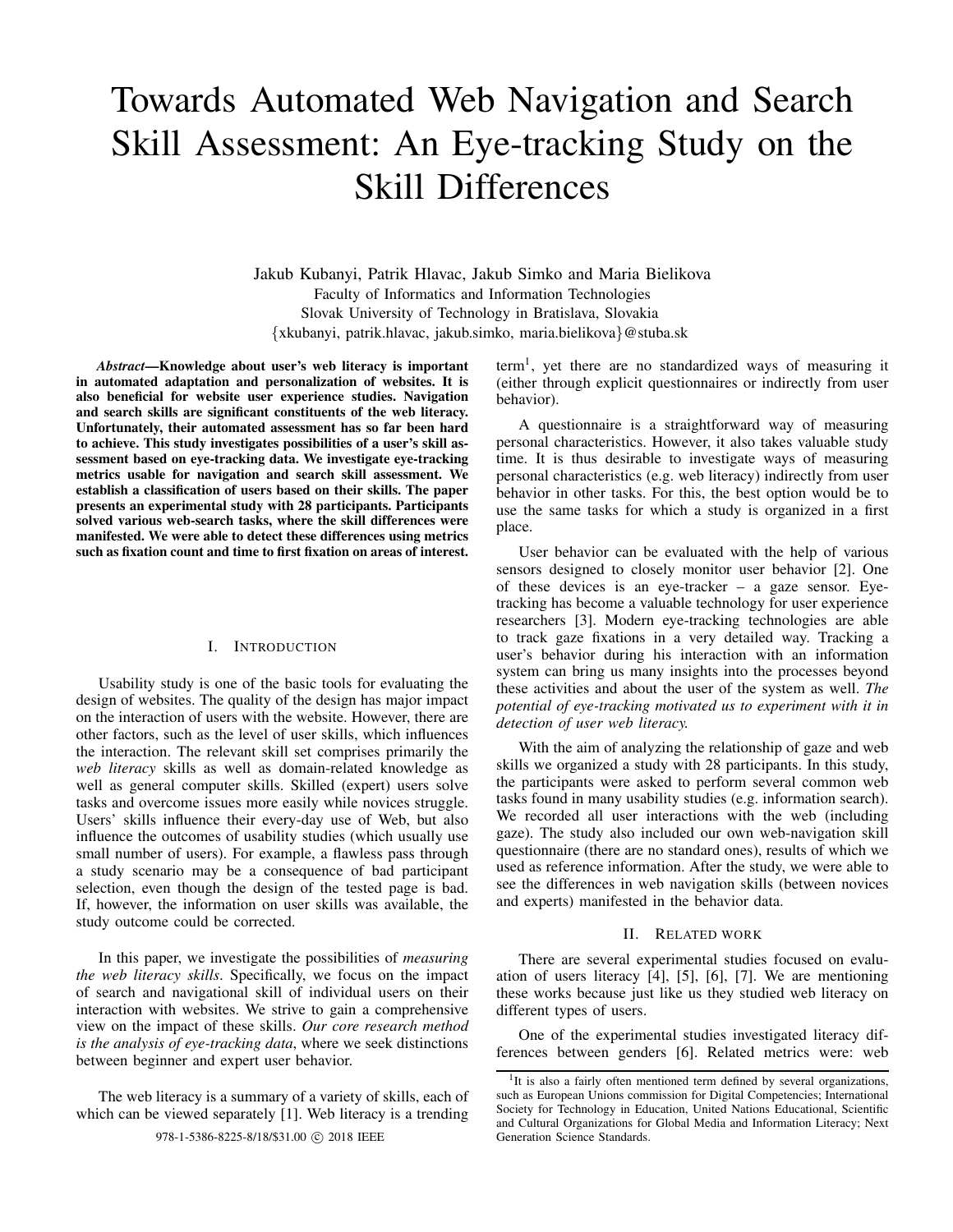search efficiency, various activities count, time spent in activity and even anxiety during search process. Study contained experiment focused on web search. A questionnaire related to everyday Web usage was included. After the questionnaire was filled, participants had to find answers to search tasks. Participants did not have knowledge about topic that tasks were related to. Participant's activity was recorded during the process of searching for answers. Specific types of activities were recorded along with their frequency. Every participants answer was evaluated. Relevance of these answers was judged by experts in task topics. Experts scored answers on interval from 1 to 5 points. Search Performance Index [6] was used to evaluate search efficiency.

Another experimental study investigated navigation on the Web [5]. The concept of the experiment was based on solving a series of tasks in the application: choosing the addressee, writing the message, choosing the attachment and sending the message. Navigation literacy was investigated in specific application with focus on literacy of elder users with lowliteracy expectation [5]. User's study was focused on linear and hypertext navigation style. During experiment two versions of the same application have been used. Goal of the experiment was to find out in what version are users more literate. Several metrics were chosen: success rate, solution time and fixations on area of interest (AOI) visualized by heat maps. Hint section of the task was defined as AOI. The study mention that the best way to measure efficiency in literacy is success rate divided by total solution time [5]. This method is related to Search Performance Index in previous work [6].

The third experimental study provided an analysis of web search literacy [4]. The study contained an experiment with elementary school students. Along with tasks related to information search, this experiment was also focused on writing users queries. Experiment investigates mainly typed content, number of words and query modifications. We consider this experiment as interesting because it did not focus on exact location of information [4]. Instead, participants were working with search engine result page. Based on participants queries a result page was displayed. A decision if the references links were relevant or not was up to participant himself. Experiment task was to choose the most relevant reference link for the searched information. This choice had to be done in the least time as possible. The study mentions that literacy for efficient evaluation of any information relevance is based on users critical reading skill [4]. This was also mentioned in related web literacy studies [1], [8], [9], [10], [11]. Expert readers were able to reach searched information easier because they are far better in rejection of non-relevant information than lessexperienced users. With less-experience users this takes longer because they are struggling with judgment if the information is relevant or not [4].

Another study aims to expand the existing research in several new areas: Instead of asking for a typical web page, the study asked about expectations for three specific web page types: online shop, a news portal, and a company web page [7]. In older study(2001), web objects had to be placed separately and unrelated to each other [7], [12]. In contrary, participants were asked to actively construct a web page as a whole in the present study. They could position the provided web objects interactively per drag-and-drop at their expected locations [7].

The present study was conducted as an online survey and as such took place in the users natural environment [7]. Finally, demographic data, experience in computer and web usage and web design expertise were assessed to build user groups in order to examine whether mental models differ between subsamples [7].

Another work presented results of a quantitative eyetracking study with 45 participants comparing the designed visual search task to the standard conjunction search where the reaction time, number of fixations and search strategies were considered [13]. The results of the study show that searching for icons is a harder task eliciting more fixations and longer reaction times [13]. There is also study that deals with method for automatic estimation of the users interest in a webpage he visits [14].

## III. EXPERIMENT DESIGN

The main content of our experiment is solving various tasks, which are focused on searching for information on the Web. Participants choose one of our 5 offered answers after the information on specific question is found. One of the answers is always correct. Other options represent distractors - the answers that can be found during the wrong searching ways. Participants can also choose options *I dont know* or *I dont remember the task question* in cases that participants give up or participants forget current task. In all our prepared tasks we are expecting minimal experience with the topic, which the task is related to.

The tasks were divided into two categories: general oriented tasks and domain oriented tasks. The former represented tasks, where participants were allowed to navigate anywhere on the web (to solve the task). The latter were tasks, where the navigation was bound to single website. We opted for this explicit distinction to cover two different cases of web navigation.

Experiment was followed by our own calibration validation. Participants were instructed to look at single point on 5 screens for 5 seconds. After all, we calculated precision for every participant.

# *A. Research questions*

In our study, we expect differences among categories *Beginner, Intermediate, Expert* in various metrics. We expect that *time spent writing queries* and *time spent searching on opened links* are higher in the *beginner* category where are less-experienced users. Furthermore we expect that lessexperienced users view and open more links than *experts* because there is a chance that they do not find desired information on the first attempts. We further investigate following questions:

- How is web-navigation literacy reflected in user behaviour, represented by set of gaze metrics?
- What are the differences in eye fixation metrics among users according to their level of navigational skill?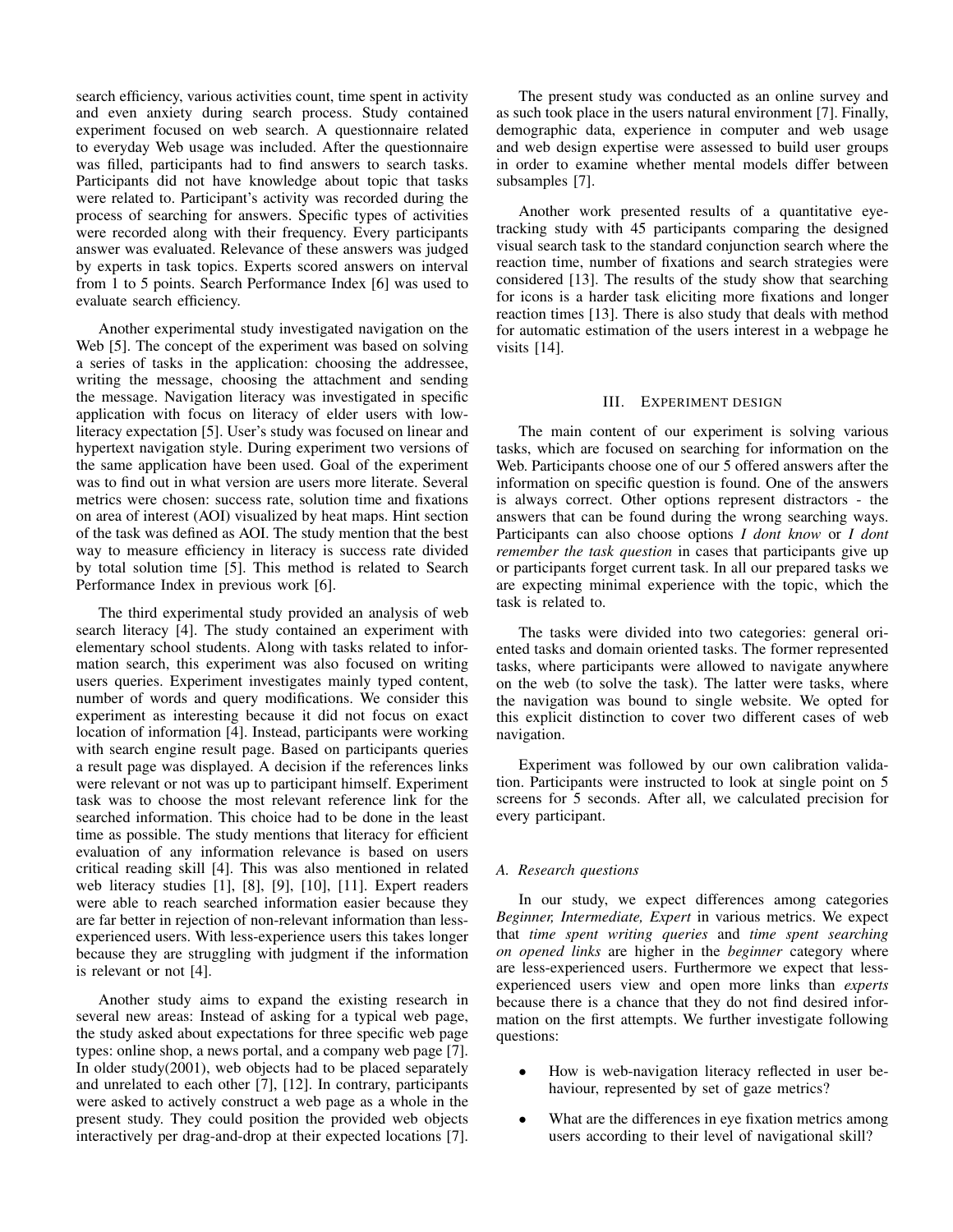# *B. Generally oriented tasks*

Generally oriented tasks are not related to specific domain. All participants start on default website https://www.google. sk/. Based on typed queries in the search bar participants open one or more links that in their opinion lead to the correct answer. In this paper we mention two examples of generally oriented tasks that has been translated to English language for the paper purpose:

- 1) *Find the name of the actor who has won the most academy awards during his carrier.*
- 2) *In what architectural style was built the Church of St. Elizabeth situated in Bratislava also known as Blue church.*

The environment allowed participants free movement around the Web, so the possibility of measuring the gaze evenly was limited in this approach. For generally oriented tasks we evaluated the following metrics: total solution time, time spent on writing queries, time spent on searching in opened links, count of correctly answered tasks, queries count, count of query modifications, viewed links count (obtained from gaze data) and opened links count.

# *C. Domain oriented tasks*

Tasks in this category are related to specific domains. Participants start on the main pages of prepared websites in each domain. Our effort was to choose domains that are not frequently used, therefore not well known. We also chose a variety of domains (an e-shop was chosen along with book database and travelling website). In this paper we mention two examples of domain oriented tasks that has been translated to English language for the paper purpose:

- 1) *Find the top rated sci-fi book in book database cbdb.cz.*
- 2) *Find out what is the price for car parking at Bratislava airport for two days (on website zajazdy.sk).*

Domain-oriented tasks have provided more space for measurements on the same stimuli, so we used a larger range or metrics. We evaluated: total solution time, count of right answered tasks, time to first fixation on AOI, fixations before AOI, First Fixation Duration on AOI, Total Fixation Duration on AOI, Fixation Count on AOI, Total Visit Duration and Visit count on AOI. Area of interest in this experiment represents area where the searched information is located or key area that leads to this location. The search depth is relevant in cases when searched information is located on multiple paths.

# *D. The results interpretation approach*

As well as in the related studies; we measure search efficiency through Search Performance Index[5][6].

$$
SPI = (successRate/time)
$$
 (1)

Participants were divided into three categories beginner, intermediate and expert based on their SPIs. Division is done by Kmeans algorithm. Each cluster computed by this algorithm represents one of the categories (beginner, intermediate, expert). Categories in our study are similar to categories presented in



Fig. 1. Success rate of correctly answered tasks.

related web literacy studies[15][10]. Finally, we compared the calculated score from our web-navigation skill questionnaire for every single participant.

## *E. Environment*

Experiment was held at the Faculty of Informatics and Information Technologies at Slovak University of Technology in Bratislava. Experiment took place in User Experience and Interaction Research Center<sup>2</sup> group laboratory using computers equipped with Tobii X2-60 eye-trackers. Fixations were computed from raw gaze points by Tobii I-VT Filter.

#### *F. Participants*

Participant sample was  $N = 28$ , avg. age = 17. Every participant had assigned ID for matching data from different experiment environments. After the session was over we interviewed participants about overall difficulty of our tasks. Every participant was rewarded with a small gift. After data validation, we found out that one participant was not classified by eye-tracker. This data was not included in further analysis.

### IV. RESULTS

At the beginning of quantitative analysis we firstly summarized count of correctly answered tasks, both for generally and domain-oriented tasks. To sum up, only one participant successfully accomplished all of 11 tasks. On the other side, the smallest number of accomplished tasks was 3. Average number of correctly answered tasks among all participants was 7. We provide the histogram of success rate of this metric (see Figure 1).

We have also summarized general success rate of tasks. Two of them was successfully solved by 85% participants. We have marked these tasks as easy because even less-skilled users could handle them. On the other hand, there were two tasks where more than 60% participants failed. We have marked these tasks as difficult and we consider them as distinction among experts and the rest of the users. Other tasks were successfully solved by 70% participants. These are tasks of intermediate difficulty.

<sup>2</sup>http://uxi.sk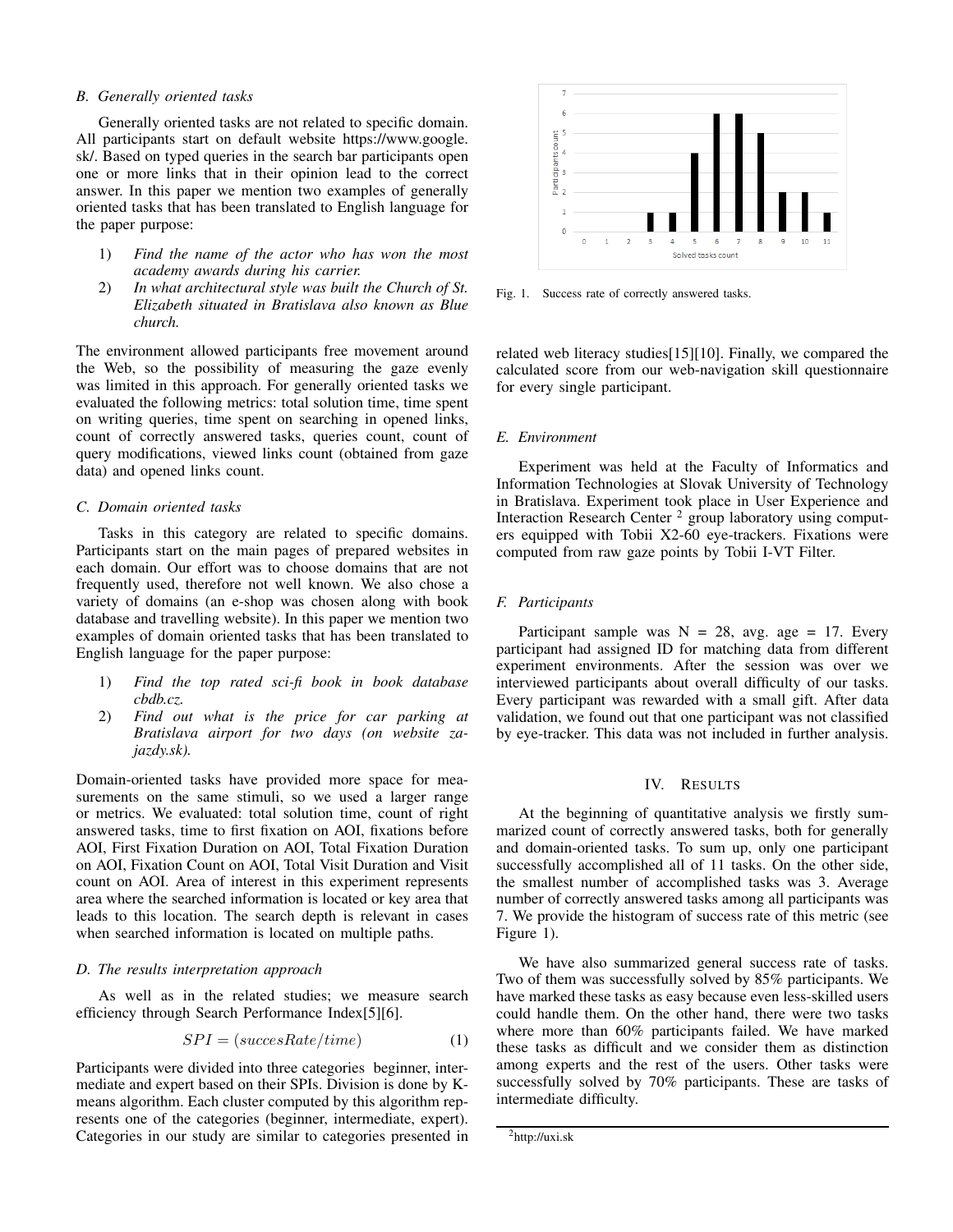TABLE I. IN GENERALLY ORIENTED TASKS, BEGINNER, INTERMEDIATE AND EXPERT USERS DIFFERED FROM EACH OTHER ON MULTIPLE METRICS. SIGNIFICANT DIFFERENCES ARE HIGHLIGHTED

| <b>Metrics/Category</b>          | <b>Beginner</b>       | Intermediate          | <b>Expert</b>         |
|----------------------------------|-----------------------|-----------------------|-----------------------|
| Time spent writing queries[s]    | $111.29$ (SD = 39.24) | $93,64$ (SD = 36,46)  | $68,17$ (SD = 21,57)  |
| Time spent searching on links[s] | $111.86$ (SD = 60.88) | $110.69$ (SD = 92.66) | $86,67$ (SD = 50,01)  |
| Solution time[s]                 | $223.14$ (SD = 86.61) | $232,81$ (SD = 91.92) | $154.83$ (SD = 53.70) |
| Solved tasks count               | $1.14$ (SD = 0.69)    | $2,75$ (SD = 0.89)    | $3,17$ (SD = 0,75)    |
| <b>SPI</b>                       | $0.30$ (SD = 0.14)    | $0.73$ (SD = 0.12)    | $1.27$ (SD = 0.19)    |
| Viewed links count               | $3,39(SD = 2,14)$     | $2,68$ (SD = 1,36)    | $2.33(SD = 1.03)$     |

TABLE II. EXPERTS SPEND CONSISTENTLY LESSER AMOUNT OF TIME ON TASKS THAN INTERMEDIATE AND NOVICE PARTICIPANTS, AS CAN BE SEEN FROM AVERAGE TOTAL FIXATION DURATION. SIGNIFICANT DIFFERENCES ARE HIGHLIGHTED.

| <b>Task</b> | <b>Beginner</b>      | <b>Intermediate</b> | <b>Expert</b>      |
|-------------|----------------------|---------------------|--------------------|
| 1.          | $6,18$ (SD = 4,98)   | $4,46$ (SM = 3,38)  | $1,52$ (SD = 1,19) |
| 2.          | $4,26(SD = 1,90)$    | $2.98$ (SD = 2.65)  | $3,32$ (SD = 2,90) |
| 3.          | $13,12$ (SD = 10,52) | $9,25$ (SD = 2,75)  | $4,3$ (SD = 1,31)  |
|             | $20(SD = 16,45)$     | $15,37(SD = 9,96)$  | $8,22(SD = 2,33)$  |
|             | $5,23(SD = 3,11)$    | $4,45$ (SD = 2,33)  | $2,85$ (SD = 0,11) |
| 6.          | $2,86(SD = 1,35)$    | $2,44$ (SD = 1,10)  | $2,46$ (SD = 1.10) |

## *A. Results in generally oriented tasks*

For analysis of generally oriented tasks, participants were categorized based on their SPI. We have found significant difference in *time spent on writing queries* metric among categories - beginner and expert what was also confirmed by ANOVA. Expert users spent much less time on writing queries as compared to beginner users (p-value:  $.035853 < .05$ ). Experts have also tendency to spend less time by searching the links than beginners (see Table I).

#### *B. Results in domain oriented tasks*

Based on the analysis of the domain-oriented tasks, we have found differences among chosen metrics in our categories – beginner, intermediate and expert. The differences have been shown in following metrics: *total fixation duration on AOI* (also NOT on AOI as well), *fixations count on AOI* (also NOT on AOI as well) and *visit count*. Our primal expectation about differences in individual categories has been confirmed. In following paragraphs we bring a summary of metrics and differences among categories for every domain-oriented task. AOIs in this summary contain areas on websites that were crucial for certain task. Specific AOIs were resembled to key areas of a tasks, which led to task accomplishment.

In metric *total fixation duration* a gradual decrease of values across categories have been noticed (see Table II). This means that participants who have been classified as beginners had tendency to spend more time in AOIs than participants who have been classified as intermediate. Above all, participants in expert category spend the least time in these AOIs. This pattern has been noticed in 4 out of 6 tasks. We also noticed that participants classified as expert reached up to 3-4 times less values in *total fixation duration* metric as compared to participants in beginner category in two tasks. In one of our remaining tasks were values in *total fixation duration* metric similar in each category. This similarity was probably occurred because of easy difficulty of this task, which has been accomplished nearly by 80% of participants.

The metric *fixation count* is in correlation with previous metric *total fixation duration*. In *fixation count* metric have



Fig. 2. Box plot: fixation counts across categories show less attention spent by experts on important parts (AOI).

TABLE III. EXPERTS HAVE CONSISTENTLY LESSER INTERACTION ON TASKS THAN INTERMEDIATE AND NOVICE PARTICIPANTS, AS CAN BE SEEN FROM LISTED METRICS. SIGNIFICANT DIFFERENCES ARE HIGHLIGHTED

| <b>Task</b>     | <b>Beginner</b>      | <b>Intermediate</b>              | <b>Expert</b>        |
|-----------------|----------------------|----------------------------------|----------------------|
|                 |                      | <b>FIXATION COUNT</b>            |                      |
| 1.              | $29,44$ (SD = 20,60) | $21,1$ (SD = 17,03)              | $6,67$ (SD = 5,50)   |
| 2.              | $20,29$ (SD = 8,47)  | $12.45$ (SD = 7,87)              | $18,33$ (SD = 16,65) |
| 3.              | $54,73$ (SD = 44,46) | $40,6$ (SD = 10,24)              | $15,33$ (SD = 3,05)  |
| $\overline{4}$  | $85,36(SD = 68,16)$  | $69,55(SD = 44,08)$              | $35(SD = 13,00)$     |
| 5               | $24,88$ (SD = 14,56) | $23,89$ (SD = 10,14)             | $13(SD = 1,73)$      |
| 6.              | $12,78$ (SD = 5,51)  | $9.91$ (SD = 3.70)               | $9,33(SD = 5,50)$    |
|                 |                      | FIXATION COUNT NOT ON AOI        |                      |
| 1.              | $95,33$ (SD = 55,68) | $113,1$ (SD = 90,33)             | $20,33$ (SD = 14,50) |
| 2.              | $60,86$ (SD = 26,72) | $39,09$ (SD = 30,28)             | $34,33(SD = 39,70)$  |
| 3.              | $38,36$ (SD = 29,60) | $25.6$ (SD = 12,45)              | $24,67$ (SD = 9,07)  |
| $\overline{4}$  | Not measured         | Not measured                     | Not measured         |
| 5               | $46,5 (SD = 30,30)$  | $23,89$ (SD = 22,99)             | $8,33(SD = 8,50)$    |
| 6.              | $69,56(SD = 43,22)$  | $37,27(SD = 18,63)$              | $26(SD = 3,46)$      |
|                 |                      | FIXATION DURATION NOT ON AOI [s] |                      |
| 1.              | $19,07$ (SD = 11,43) | $23,21$ (SD = 18,25)             | $5,04$ (SD = 3.53)   |
| 2.              | $11,33(SD = 6,00)$   | $7,43$ (SD = 5.98)               | $6,53(SD = 7,96)$    |
| 3.              | $7.3(SD = 6,16)$     | $5,36(SD = 2,69)$                | $4,88$ (SD = 1,93)   |
| $\overline{4}$  | Not measured         | Not measured                     | Not measured         |
| 5               | $11,2$ (SD = 6,42)   | $5,7$ (SD = 5,41)                | $1,83$ (SD = 1,87)   |
| 6.              | $13,37$ (SD = 8,18)  | $8,08$ (SD = 4,56)               | $5.96$ (SD = 1,75)   |
| AOI VISIT COUNT |                      |                                  |                      |
| 1.              | $10(SD = 6,12)$      | $9.5(SD = 6.91)$                 | $1,33$ (SD = 0.57)   |
| 2.              | $7,57(SD = 2,81)$    | $4,55(SD = 2,38)$                | $6(SD = 5,19)$       |
| 3.              | $6(SD = 4,12)$       | $4.9$ (SD = 1.66)                | $2,33(SD = 0.57)$    |
| $\overline{4}$  | $10,21$ (SD = 8,35)  | $8,73$ (SD = 4,88)               | $7(SD = 2,64)$       |
| 5               | $5,63$ (SD = 3,29)   | $4,67$ (SD = 3,08)               | $3(SD = 1,00)$       |
| 6.              | $5,44$ (SD = 2,06)   | $4,45$ (SD = 1,43)               | $3,67$ (SD = 0.57)   |

appeared similar results as compared to *total fixation duration* (see Table III). Also the gradual decrease of values across categories have been noticed. This decrease has been shown in 5 out of 6 tasks. In addition, in several tasks *expert* category reached 3-4 times lesser values in *fixation count* metric as compared to participants in *beginner* category.

Other analyzed metrics were *total fixation duration not on AOI* and *fixation count not on AOI* (see Table III). Where we have noticed similar differences that were already mentioned in metrics above. Metrics *total fixation duration not on AOI* and *fixation count not on AOI* have shown us the fact that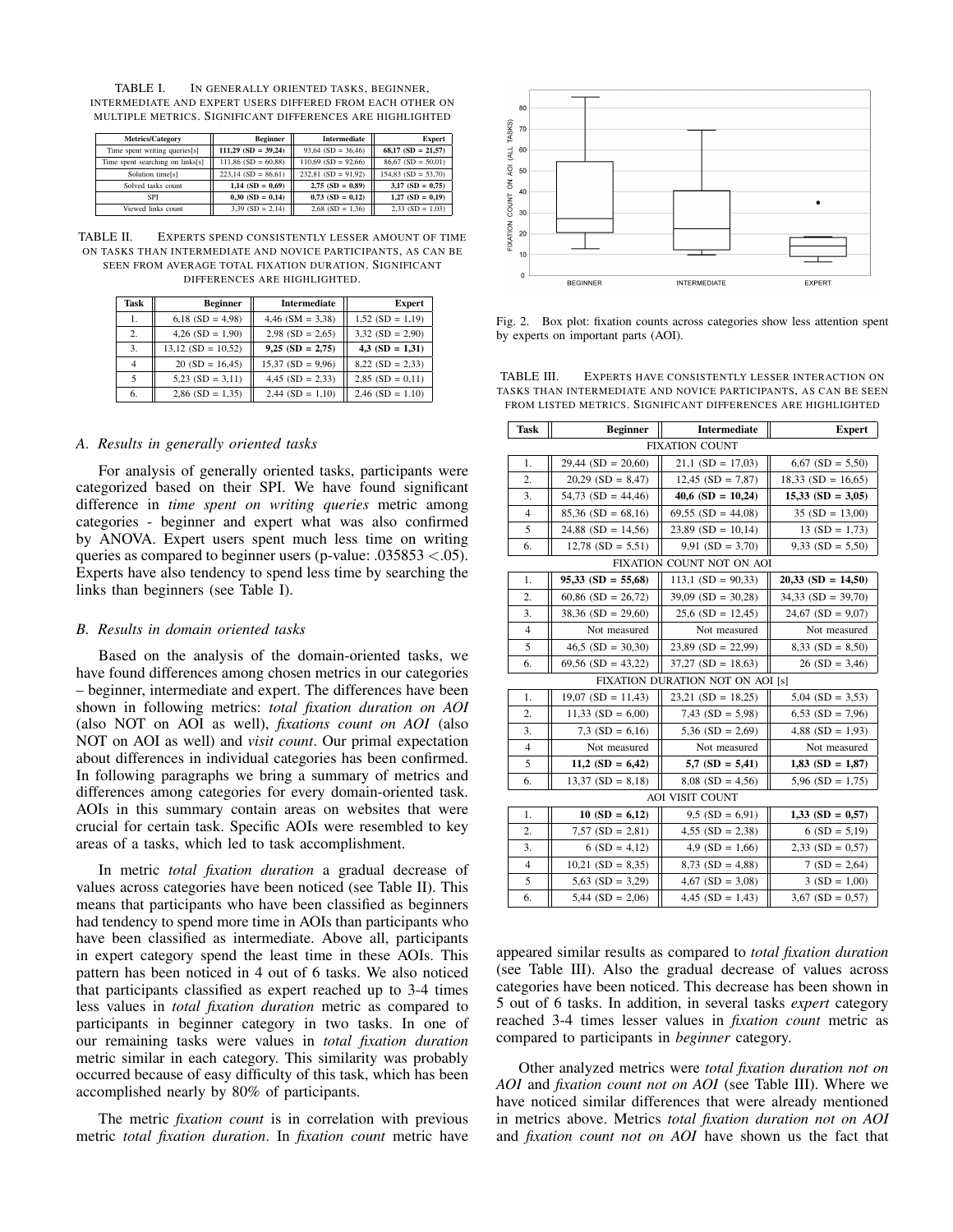

Fig. 3. Box plot: Total fixations count on all tasks.

participants classified as beginners had tendency to had more undirected search strategies and struggled with finding the key areas or searched information as compared to participants in category expert and intermediate. Values of these metrics are higher for beginners. On other hand, experts had these values lower. That may suggest that participants in the expert category have been able to identify, which key areas are important for their search and which are not - that suggest more direct search in expert category.

We have also noticed a gradual decrease of values across categories as in previous metrics. In 4. task we did not measured any values due to the nature of the task. This was very specific and it included various AOIs placed on the whole page, so the metrics NOT on AOI was pointless.

The last summarized metric is *visit count* where we find similar differences among categories (see Table III). Here we have found out that participants classified in beginner category had tendency to repetitively return to AOIs as compered to participants in other categories. On the other hand, participants classified as experts had tendency to return to these AOIs not so often. The higher tendency of repeated returns to these AOIs in category beginner may suggest that these participants struggled with understanding that these areas are crucial for their searching and they lead to searched information.

During analysis of domain-oriented tasks we have identified two types of these tasks based on the order of navigation: sequential tasks and variable sequences tasks. The sequential type of task is a task where only one way leads to the goal. Participants during solving this task are going deeper into content until they find the goal - searched information.

Based on this sinking principle the tasks are divided into phases. The first phase starts always on the main page of the site that tasks is related to. The next phases are focused on finding main key area, which leads to goal information. The last phase of the task is finding the goal information itself. We have noticed that the number of participants was decreasing gradually during the later phases. SPI values of those participants who reached the later phases were also gradually increasing (see Table IV).

We have focused on SPIs of participants in each phase of the task. In the first phase, where all participants have been included, average SPI was 0,74. Three participants did not find the book so they did not get to second phase. Number of

| TABLE IV. | SEQUENTIAL TASK 1 SHOWS GRADUAL INCREASE OF SPI               |
|-----------|---------------------------------------------------------------|
|           | AND LOSS OF PARTICIPANTS THAT REACHED LATER PHASES IN ORDER   |
|           | THEY OCCURRED (PHASE 0 REPRESENTS BEGINNING SITE OF THE TASK; |
|           | PHASE 3 REPRESENTS FINAL SITE).                               |

|                      | Phase 0 | Phase 1 | Phase 2 | Phase 3 |
|----------------------|---------|---------|---------|---------|
| Participants count   | 28      | 25      |         |         |
| Average SPI          | 0.74    | 0.75    | 0.84    | 0.91    |
| Web-navigation skill | 68.96   | 69.96   | 68.08   | 68,50   |

TABLE V. SUMMARIZATION OF TASK WITH VARIOUS PATHS PROVIDES A NEW PERSPECTIVE ON THE ABILITY TO DIVIDE USERS INTO GROUPS

| Task path | <b>SPI</b> | Time | Web-navigation skill |
|-----------|------------|------|----------------------|
|           | 0,76       | 28,8 | 69,2                 |
| 2.        | 0,72       | 34,7 | 71,5                 |
| 3.        | 0,71       | 55,6 | 66,3                 |
|           | 0,89       | 53,8 | 72,0                 |
|           | 1,26       | 25,0 | 79,0                 |
| 6.        | 0,38       | 65,0 | 61,3                 |

participants who found the book was 25 and they have moved to the next phase with average  $SPI = 0.75$ .

More interesting for us was the passing from phase two to phase three where 42% of participants did not pass. So in phase three we have got 13 participants. Their average SPI  $= 0.84$ . The average SPI had increased by 8% between two phases. In the final phase 7% failed to find goal information. After the last phase we ended up with 11 participants, who were able to successfully solve the task. Their average SPI = 0,91 with 6% increased between the last two phases.

Based on this summarization we classified this task as distinctive one. This means that tendency to solve this kind of task successfully was showed by participants with generally higher SPI values in domain-oriented tasks. This pattern of gradual SPI increase was noticed also in other sequential domain-oriented tasks.

We believe that we do not have to rely on basic metrics for evaluating multiple tasks. The tasks themselves can play an important role in classification of users.

The second type of tasks contain various paths that lead to solution. Participants were divided into groups according to paths which they have chosen. Every group has found searched information through different way. For example, part of participants may find searched information on navigation menu on the main page and relevant subpages during the process. Another group may find searched information in footer of the main page. There is also group of participants who find searched information by using search bar on the main page. One of the group contains participants that did not find solution. We calculated average SPIs of participants for every individual way along with the solution time and subjective skill based on questionnaire results.

# V. CONCLUSION

In this work, we investigated the relationships of user web skills and their gaze behavior. We have carried out an experiment where participants performed a series of information search tasks, on which their web navigation skills were well manifested. We recorded all the behavior of the participants,